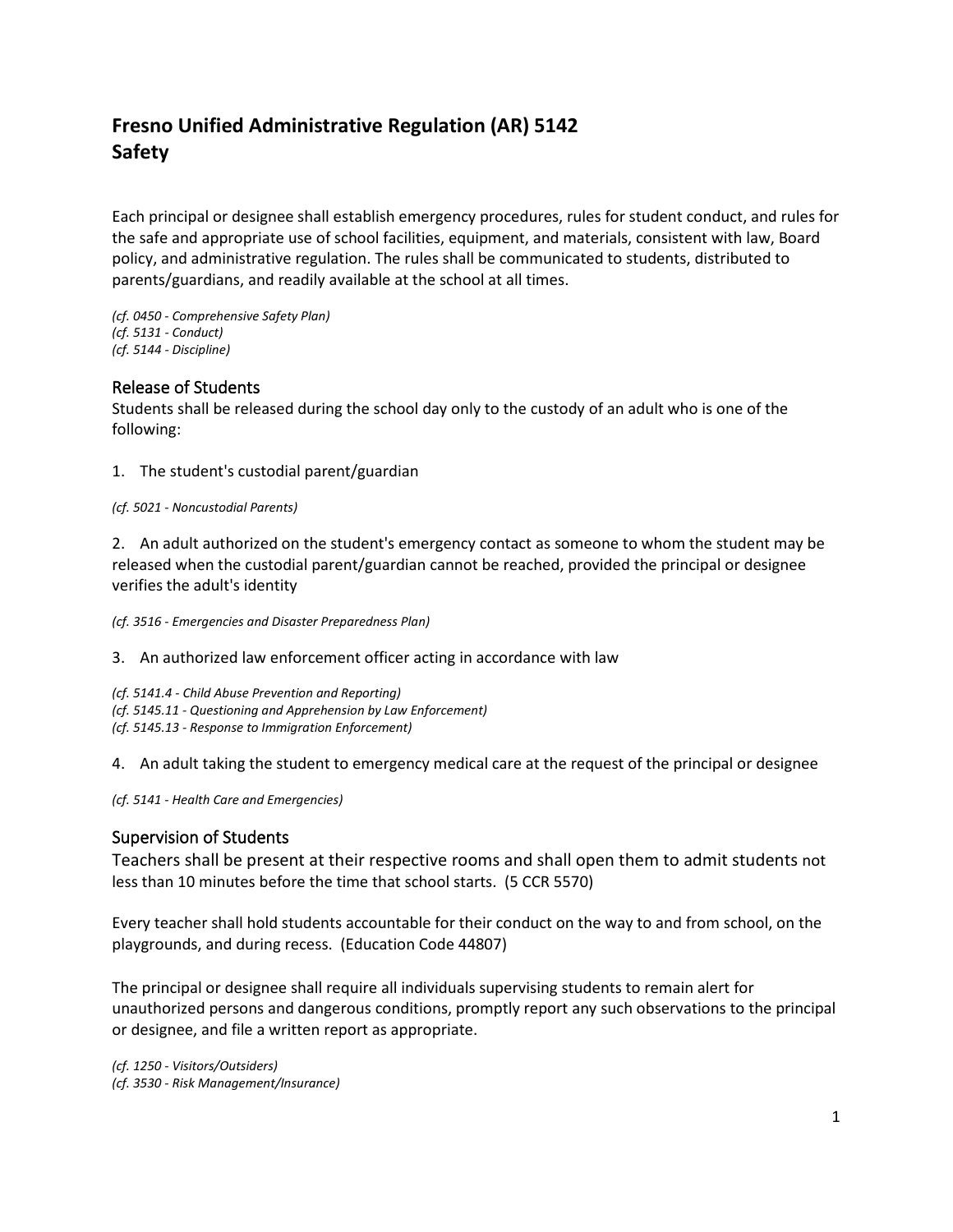In arranging for appropriate supervision on playgrounds, the principal or designee shall:

1. Clearly identify supervision zones on the playground and require all playground supervisors to remain outside at a location from which they can observe their entire zone of supervision 2. Consider the size of the playground area, the number of areas that are not immediately visible, and the age of the students to determine the ratio of playground supervisors to students

At any school where playground supervision is not otherwise provided, the principal or designee shall provide for certificated employees to supervise the conduct and safety, and direct the play, of students who are on school grounds before and after school and during recess and other intermissions. (5 CCR 5552)

The Superintendent or designee shall ensure that teachers, teacher aides, playground supervisors, yard aides, and volunteers who supervise students receive training in safety practices and in supervisory techniques that will help prevent problems and resolve conflicts among students. Such training shall be documented and kept on file.

*(cf. 1240 - Volunteer Assistance) (cf. 3515.2 - Disruptions) (cf. 4131 - Staff Development) (cf. 4231 - Staff Development) (cf. 5131.4 - Student Disturbances) (cf. 5138 - Conflict Resolution/Peer Mediation)*

# Student Safety Patrols

A school safety patrol shall be composed of students of the school selected by the principal and shall serve only with written consent of the students and their parents/guardians. Patrol members shall be at least 10 years old and at least in the fifth grade. (Education Code 49302; 5 CCR 571)

School safety patrols shall be used only at those locations where the nature of traffic will permit their safe operation. The locations where school safety patrols are used should be determined jointly with the local law enforcement agency. (5 CCR 572)

Patrol members shall be under the supervision and control of the principal or designee and shall receive training in proper procedures, including, but not limited to, the operations specified in 5 CCR 573-574. Whenever on duty, patrol members shall wear the standard uniform required by 5 CCR 576.

# Playground Safety

Any new playground or any replacement of equipment or modification of components inside an existing playground shall conform to standards set forth by the American Society for Testing and Materials and the guidelines set forth by the U.S. Consumer Product Safety Commission. The Superintendent or designee shall have a playground safety inspector certified by the National Playground Safety Institute conduct an initial inspection to aid compliance with applicable safety standards. (Health and Safety Code 115725)

# Activities with Safety Risks

Due to concerns about the risk to student safety, the principal or designee shall not permit the following activities on campus or during school-sponsored events unless the activity is properly supervised,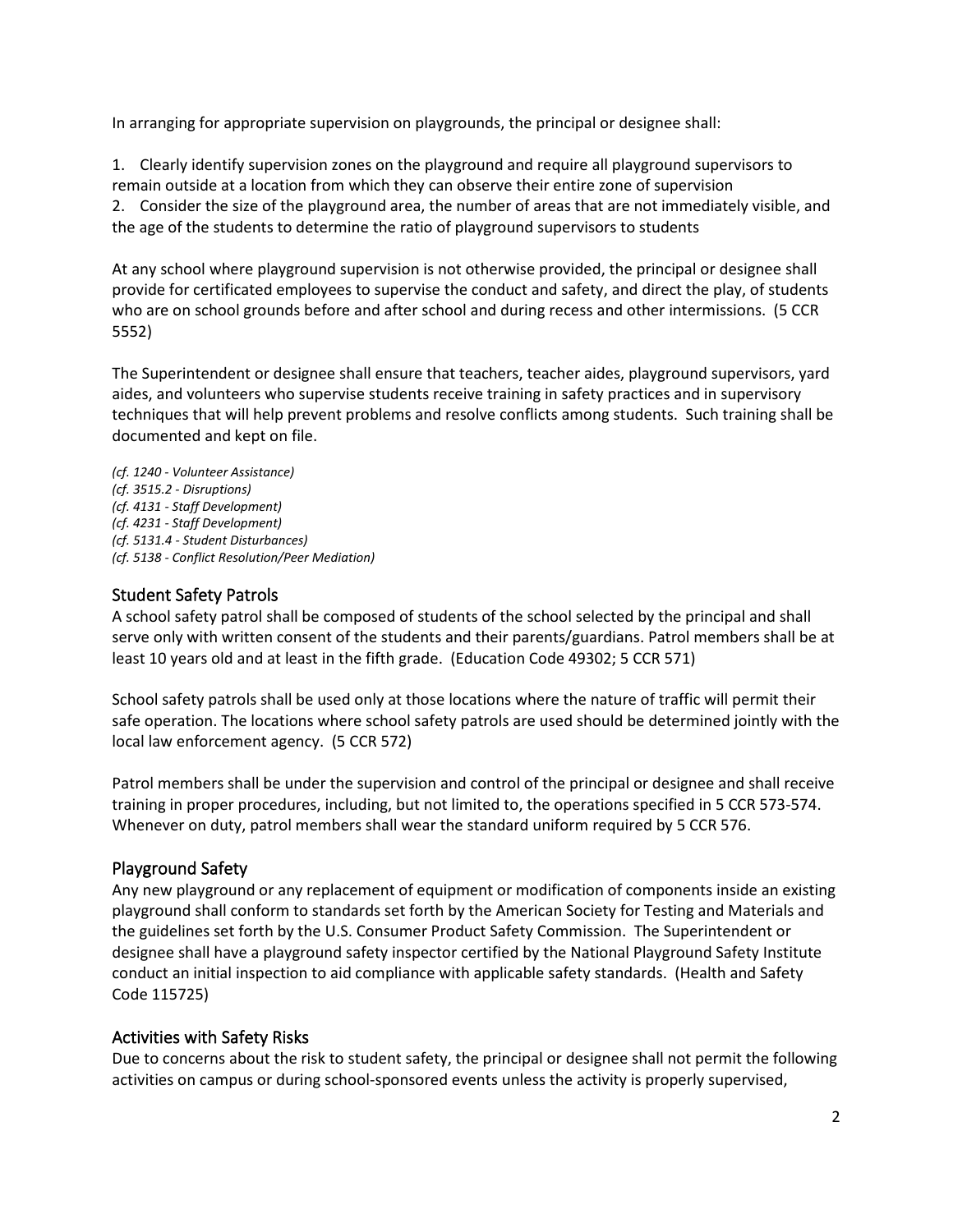students wear protective gear as appropriate, and each participant has insurance coverage:

- 1. Trampolining
- 2. Scuba diving
- 3. Skateboarding or use of scooters
- 4. In-line or roller skating or use of skate shoes
- 5. Sailing, boating, or water skiing
- 6. Cross-country or downhill skiing
- 7. Motorcycling
- 8. Target shooting
- 9. Horseback riding
- 10. Rodeo
- 11. Archery
- 12. Mountain bicycling
- 13. Rock climbing
- 14. Rocketeering
- 15. Surfing
- 16. Other activities determined by the principal to have a high risk to student safety

*(cf. 5143 - Insurance) (cf. 6145 - Extracurricular and Cocurricular Activities) (cf. 6153 - School-Sponsored Trips)*

Students who operate or ride as a passenger on a bicycle, nonmotorized scooter, or skateboard, or wear in-line or roller skates, upon a street, bikeway, or any other public bicycle path or trail shall wear a properly fitted and fastened bicycle helmet.

# Laboratory Safety

The principal of each school offering laboratory work shall develop procedures for laboratory safety and designate a trained certificated employee to implement and regularly review these procedures.

Students in a laboratory shall be under the supervision of a certificated employee. Students shall be taught laboratory safety, and safety guidelines and procedures shall be posted in science classrooms. Students shall receive continual reminders about general and specific hazards.

Hazardous materials shall be properly used, stored, and disposed of in accordance with law and the district's chemical hygiene plan.

*(cf. 3514.1 - Hazardous Substances)*

Bloodborne pathogens shall be handled in accordance with the district's exposure control plan.

*(cf. 4119.42/4219.42/4319.42 - Exposure Control Plan for Bloodborne Pathogens) (cf. 5141.22 - Infectious Diseases)*

The district's emergency plan, emergency contact numbers, and first aid supplies shall be readily accessible.

Parents/guardians shall be made aware of the kinds of laboratory activities that will be conducted